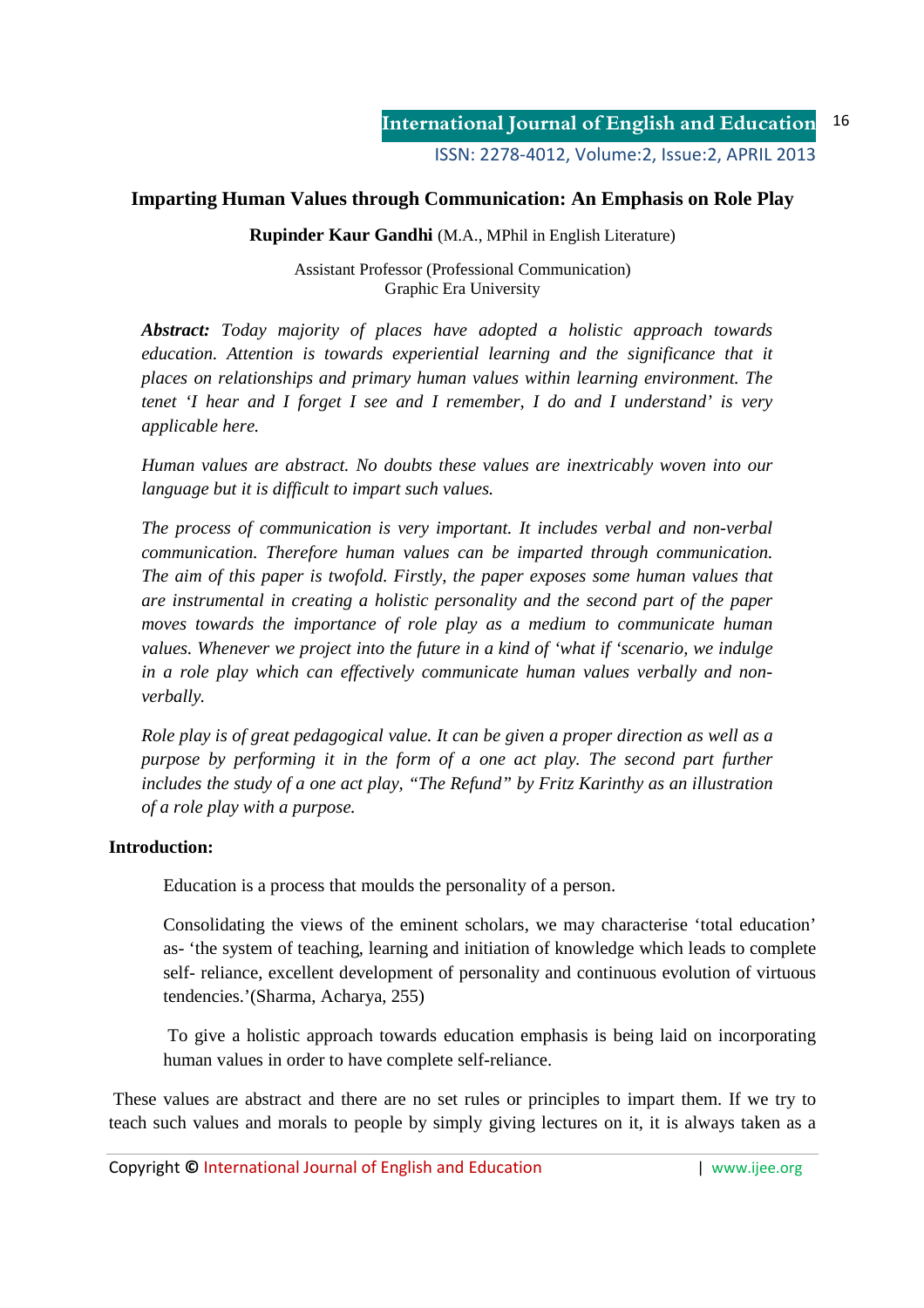moral preaching, which very few can value. On the other hand, if we adopt an indirect method i.e. learning through mistakes, it can surely leave some impact because once a person commits a mistake, then he can very well visualize what the right way to check this mistake is. As substantiated in the following lines:

In studying the great characters the world has produced, I dare say, in the vast majority of cases it would be found that it was misery that taught more than happiness, it was poverty that taught more than wealth, it was blows that brought out the inner fire more than praise. (Karma Yoga, p-2).

In the same context a person learns from mistakes. Therefore mistakes can act as a learning experience too.

 The major concern comes when one has to find out ways as to how to actually provide a platform where people can visualize or observe some mistakes or some wrong doings. To accomplish such a task, the process of communication is taken into consideration as-

We may see that sound symbols play a prominent part in the drama of human life. I am talking to you, I am not touching you, the pulsations of the air caused by my speaking go into your ear, they touch your nerves and produce effects in your mind. (Karma Yoga, p-69).

Therefore verbal communication is very effective but at the same time non-verbal aspect of communication cannot be also ignored as it accounts to…..% of total communication.

This paper has taken into consideration "Role Play" as a medium of communication to impart human values. "Role Play is a highly verbalized procedure". ( Morry Van Ments, p-19). Role play includes both verbal and non-verbal communication.

The incentive to take part in a role play is high and by taking part, one is using language and other ways of communicating so that learning is an integral part of the task. (Morey Van Ments, p-19).

And in order to follow the strategy of "learning through mistakes", it has taken a one act play- "The Refund" by Fritz Karinthy in which the protagonist is an object of wrong doings and he commits all sorts of mistakes and finally has to give up in the hands of the principal and the professors. His mistakes act like a learning ground for the viewers and even the role players.

For the beginner it gives a logical sequence which ensures that each point is considered before too many assumptions are made. (Morey Van Ments, p-29).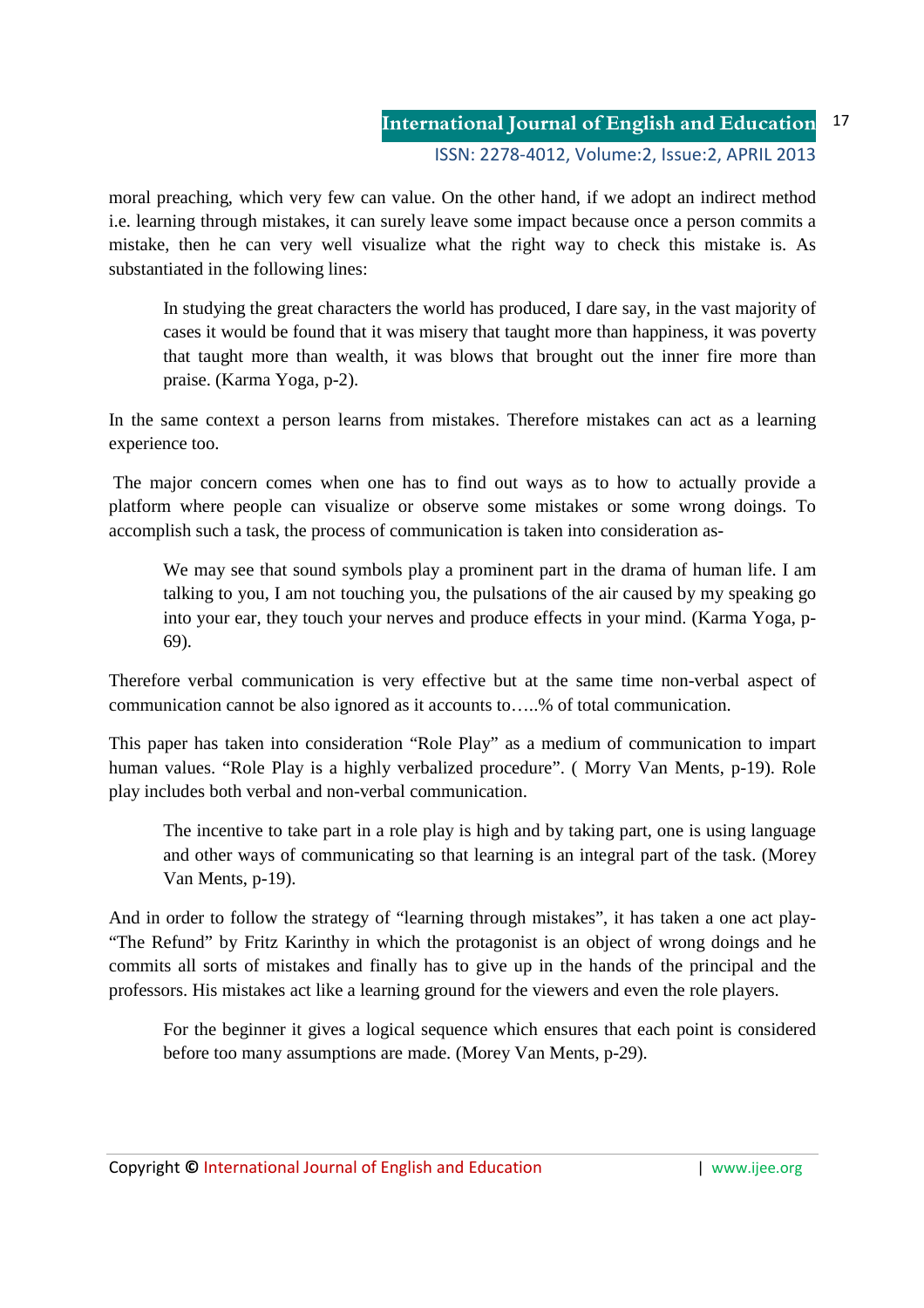#### **Abode to Human Values:**

Human values are of the highest consciousness state which are inextricably woven into our language. These values are ingrained in a human being from the very childhood. Basically values are there in a person but there are various factors that mould them into good or bad virtues. It's only the human mind which is real abode of such values. As substantiated in the words of Karma Yoga:

The external world is simply the suggestion, the occasion, which sets you to study your own mind, but the object of your study is always your own mind. The falling of an apple gave the suggestion to Newton and studied his own mind. He rearranged all the previous links of thought in his mind and discovered a new link among them…. All knowledge therefore, secular or spiritual is in the human mind. (P-2, 3).

If human mind is the abode then no matter whatever values are contained in a soul, it is certain that outside world can surely leave some impact into our minds and influence or modify our values.

By this continuous reflex of good thought good impressions moving over the surface of the mind, the tendency for doing good becomes strong and as a result we feel able to control the Indriayas (the sense organs, the nerve centres.) ( Karma Yoga, p-40).

#### **Some Human Values:**

 Human values are ideals that define or give meaning to our lives. Education is incomplete if we ignore the part played by such values. We read in the Bhagwat Gita again and again that we must all work incessantly.

All work is by nature composed of good and evil…. Good action will entail upon us good effect, bad action, bad. (Karma Yoga, p-38).

There is a chain of such values which are more or less connected. Love, truth and unselfishness, when we compare these values with hatred, lie and selfishness, then only one will get the real essence of these values.

Love, truth and selfishness are not merely moral figures of speech, but they form our highest ideals, because in them lies such a manifestation of power. (Karma Yoga, p-9).

Honesty is another value which is of utmost importance otherwise nobody can rely on you or trust you. "Honesty is a clear conscious, before myself and before my fellow human beings." (Karma Yoga, p-16).

Honesty can further make a person pure and thus give birth to another value that is purity.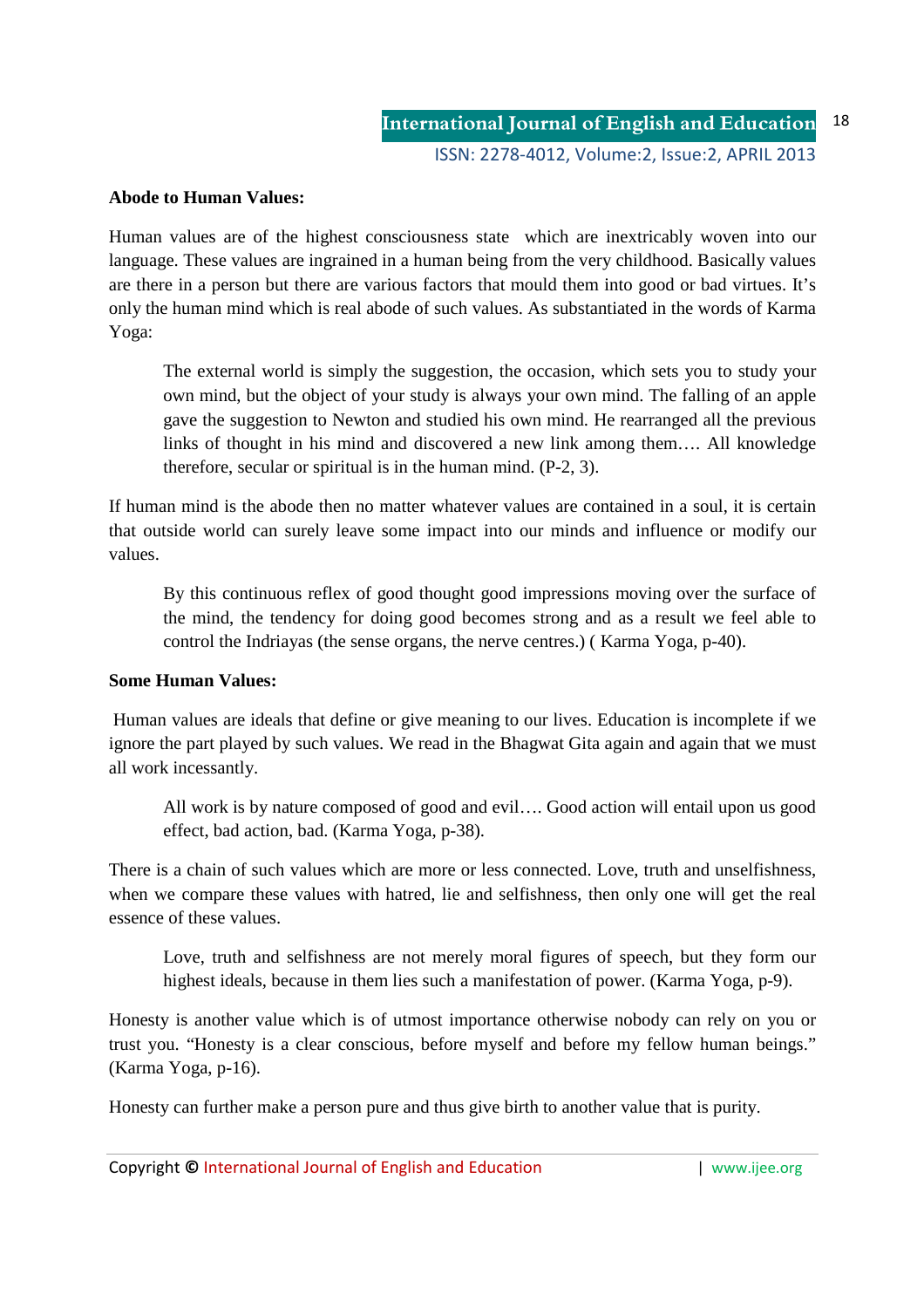Meet a truly pure soul and they can walk right through you leaving no mark at all only a sense of light and optimism. (Inner Beauty, p-38).

Honesty and purity walk hand in hand as an honest person is always pure at heart and vice versa.

Further when a person is pure and honest, then he always shows repect to others. As substantiated:

Respect is never catching anyone out, never pulling at their short comings so that they become a target for laughter. (Inner Beauty, p-61).

Now respect for others can only be there in a person if he has values of tolerance and contentment in him. A person who cannot sustain endurance can never be satisfied and so:

A tolerant person is like a tree with an abundance of fruits. (Living Values, p- 45).

The value of tolerance and contentment teaches patience. "Sometimes patience makes you persist, to go on with, something you'd rather see finished." (Inner Beauty, p-54). And this value of patience will definitely lead to self control. "This self control will tend to produce a mighty will or character which makes a Christ or a Bhuddha". (Karma Yoga, p-10).

All these values form a courageous being.

They say less and do more and they never make promises for the courage in them knows that together with a high aim there has to be an intelligent mind that is able to move quietly one step at a time. (Inner Beauty, p-23).

If a person is courageous, he has abundance of self-confidence.

"Even areas of weakness don't shake the mind because they are already under demolition". (Inner Beauty, p-65).With confidence at its best, a person will surely have the virtue of accuracy which implies sharpness in everything. As Substantiated:

As accuracy is being in the right place at the right time, in moving from a position of quiet to a position of speech at the right time, moving from participation to withdrawal. (Inner Beauty, p-9).

And if a person is accurate, he knows it very well that he needs to co-operate with others, therefore the virtue of co-operation inevitably grows in a person. This accuracy also teaches him to be obedient as well as wise.

## **Communication of values:**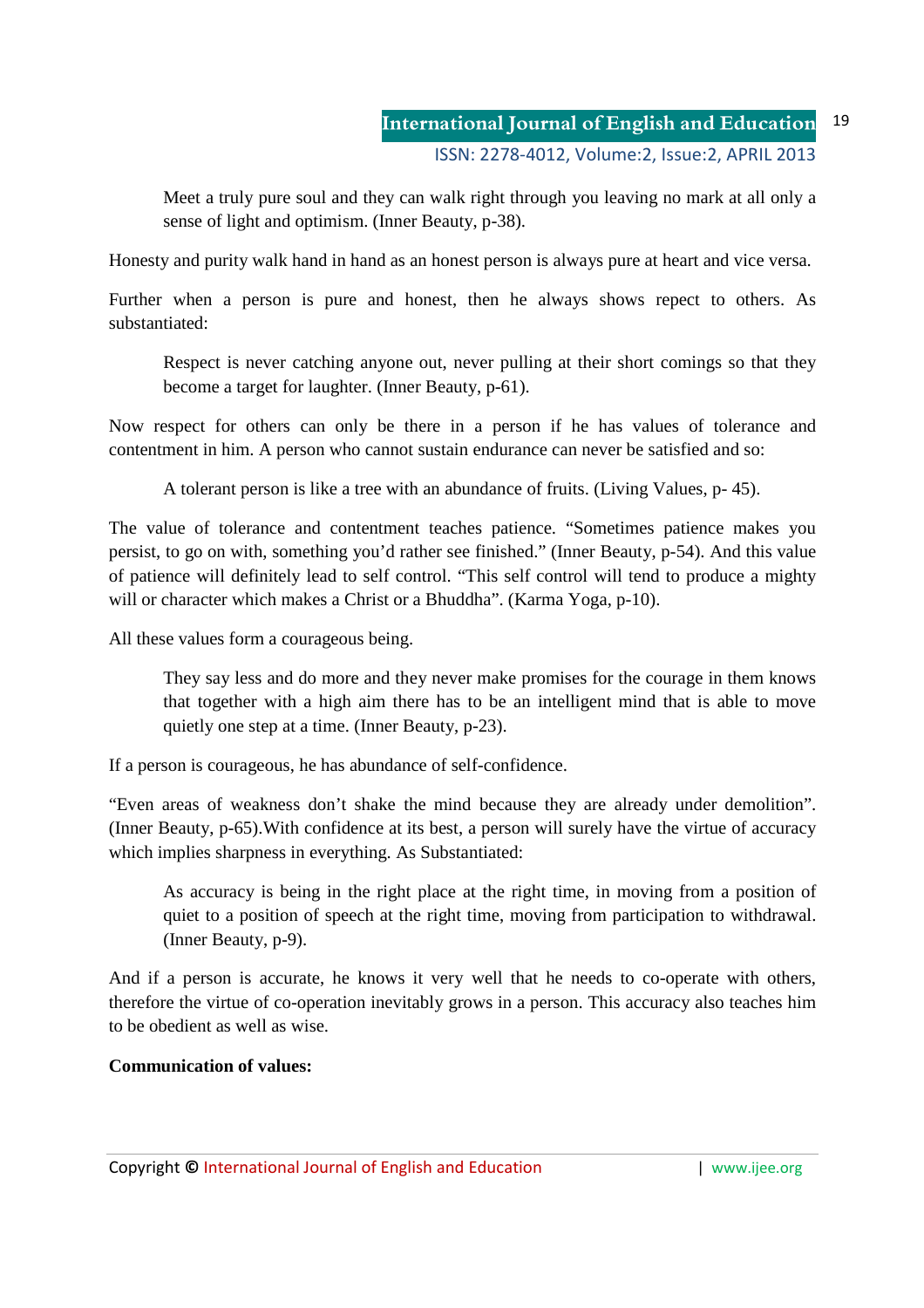#### **International Journal of English and Education** ISSN: 2278-4012, Volume:2, Issue:2, APRIL 2013 20

If we examine our daily life, we will become aware that everything we do is an act of communication. We are sending messages, or, receiving them all day long. (www.love\_in\_human\_nature.org )

Communication is a two way process which implies that the message sent from the sender to the receiver will be incomplete, unless or until it has not received any active feedback. Therefore when it comes to communication of human values, communication here too will be incomplete if the person has not actually felt the values. In other words human values that are communicated should be effective enough that they find some place within the human mind.

## **How can this be done?**

Role Play as a medium of communication is the best reply to it.

Provided that the role play is well organized and operated, the participants invariably enjoy it, become involved in it and remember it long after they have forgotten much of the learning which they obtained in other ways. (Morry Van Ments, p-15).

Nowadays, most of the learning is being done with the help of activity based method. Teaching of morals directly are taken as moral lectures only and so Role Play is an activity where various aspects of the behaviours such as developing human values can be taken care of.

The major advantage of role play is the one it shares with all stimulating and gaming activities in that it is highly motivating and gives students simple, direct and rapid feedback on the effects of their actions. ( Morry Van ments, p-15).

To impart such values one needs set direction or a sequence so that one role enacted leads to the other and then to the next fixed role so that audiences or the role players are not left on to their own selves to draw conclusions . In this way the negative thoughts will not approach.

#### **Advantages of one act play:**

- 1. Role playing can become ineffective if people are unclear about what they are supposed to do. Any muddy thinking will have consequences. Be clear about the purpose. If you are assessing skills in a certain situation then the brief must reflect this. Now when it comes to other activities and situation where there are lots of technical details it provides a bolt hole for people who are skilled and pre-occupied in technicalities, when they should be focusing on structure, or process or behaviour. The exercise will keep its point and value if it avoids technical distractions.
- 2. If our purpose is to teach human values, our purpose is defined. Now it is a pre-requisite in a role play activity to assign enough information so that the entire communication process leads to a believable and relevant conversation. If the information is too little-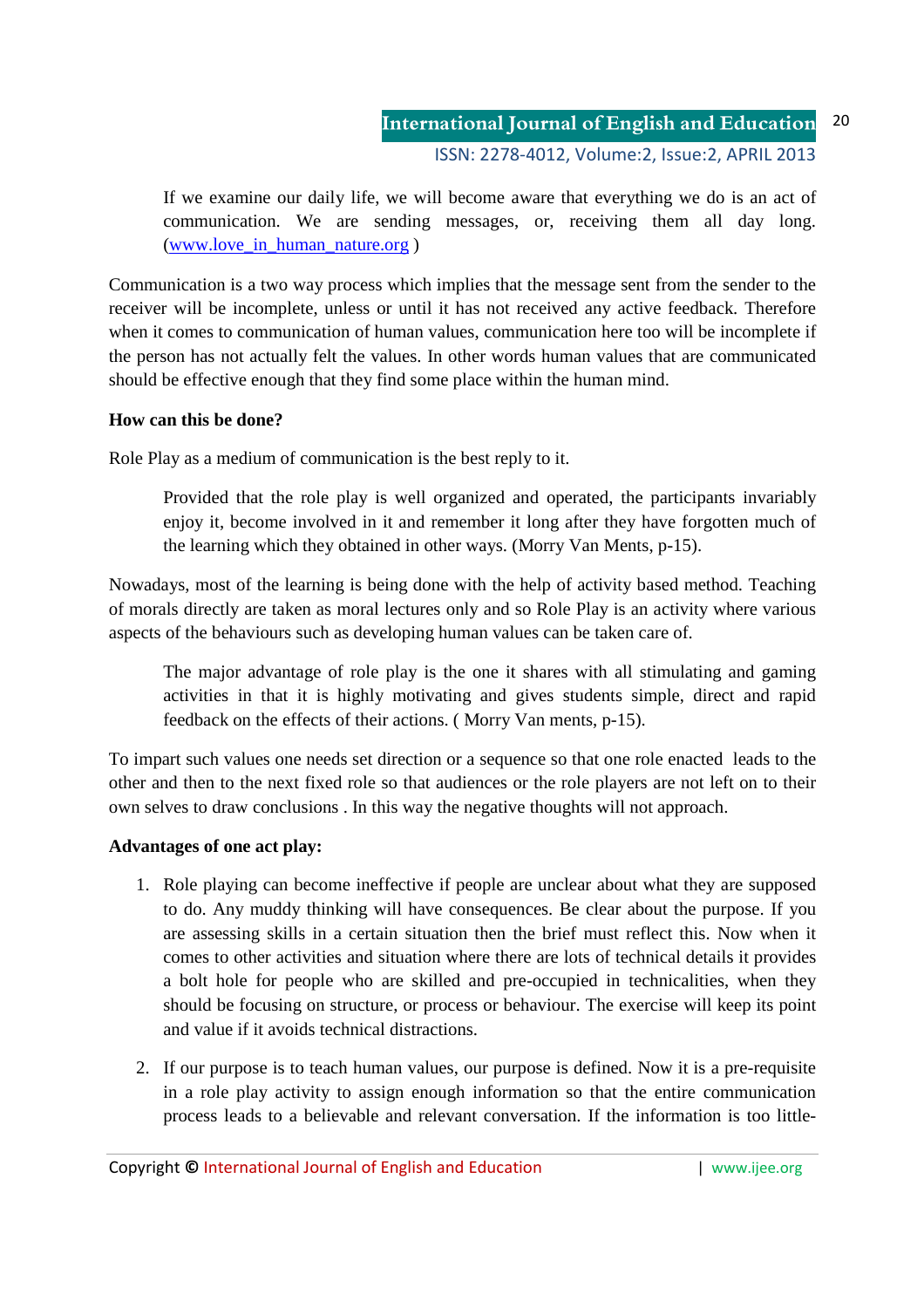there won't be enough to sustain a conversation and too much will surely make people swamped with information, most of which they either won't need or won't remember. Therefore one act play will suit best for the situation where our purpose is defined i.e. teaching human values.

- 3. It's also observed that when people are given role play activities to perform individually, the candidates generally indulge into his or her personal thoughts which at times can produce harmful effects but if we take the help of one act play, here we have chain of events and there is no link to one particular thing, and there is not a general anger at everything. If role players are given open licence to just be angry or wicket, there needs to be a reason for it. Personal anger might create some personal attachment to such anger but when one act play takes place this anger is defined and linked with the chain of events. A well written brief will help to keep the role play focused and on the track.
- 4. When one's peer group is involved in the role play activity, it becomes more like a shared, facilitative exercise and rather than a battle- which in turn will also defuse fears and tension. One act play has an advantage of confinement of time and therefore it is easier for everyone to know the play easily and then share feelings.
- 5. Generally forced teaching is taken as a moral lecture but when we have to impart human values, one act play can serve as highly beneficial learning activity where not only the participants but also the observers give their comments afterwards.
- 6. It is also observed that a role play activity should not contain subjective judgements or comments based on personal knowledge or assumptions. Feedback should be meaningful and specific- something that the role player can act on. One act play also satisfies this principle.
- 7. At times it is observed that individual role playing act had caused negative impact on the minds of the youth especially when they were assigned the roles of Vampire or a Magician as they find pleasures in the same. One act play has very successfully overcome this problem. Role play feedback isn't helpful if it suggests that the role player should get a new personality or be nicer. We have a theme and the story line which is linked up with the series of event and so people act and involve oneself in the learning process.

# **Some illustrations from The Refund a one act play by Fritz Karinthy:**

The Refund comprises only a few characters i.e. the principal, the mathematics, physics, history and geography masters and the protagonist, Wasserkopf .In order to communicate human values in this role play activity of one act play Wasserkopf mistakes act as a learning ground.

Mistake 1:

*"The Principal- He's waiting outside. He wants to be re-examined .He says he learned nothing. He says a re-examination will prove it."* (Agarwal, 352)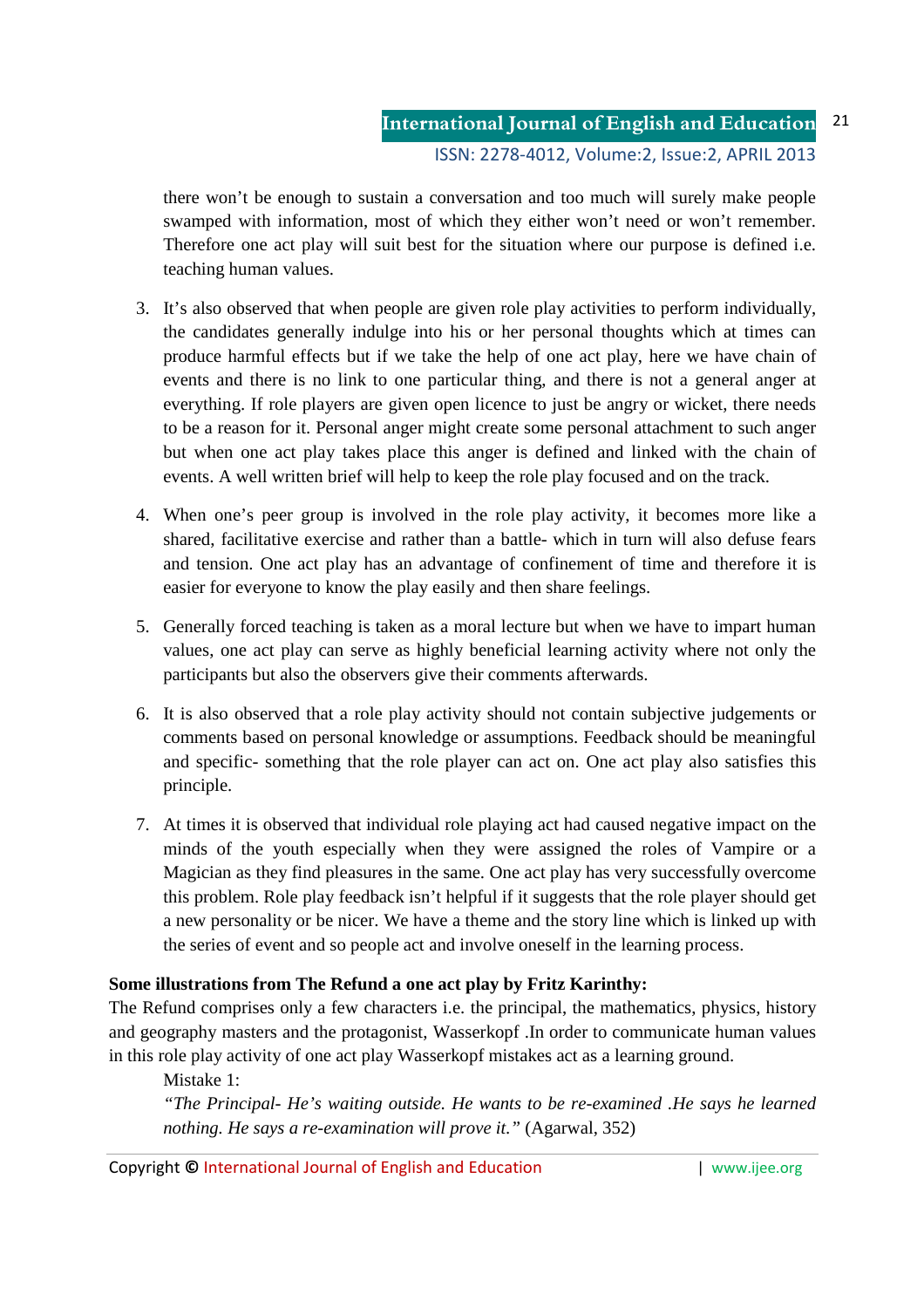Wasserkopf has a negative value i.e. determination but in doing wrong things.He is ready to do anything just to prove that his school has taught him nothing and his knowledge is negligible.

Mistake 2: *"Wasserkopf: Who the hell are you? Sit down, you loafers!" (*Agarwal, 353)

The protagonist's address to his masters shows to the role players and the viewers that how important the values of respect and accuracy are. No doubts viewers especially students will laugh on such utterance but ultimately as the play advances further, this behaviour is mere mockery over the pupils who are always ready to blame others and the system. The mistake committed thus is linked up with the chain of events which finally leads to a moral teaching.

Mistake 3: *"Wasserkopf: You'd better brush up your wits if you think you're going to put one over on me."* (Agarwal, 353)

Here the protagonist considers himself to be very wise. But in reality it is his mistake .True wisdom is shown in the form of the masters. They are insulted at the hands of this pupil as he addresses them as 'old stick-in-the-mud, cannibal. Hypocrite, nitwit, ass etc but they show patience and self control in teaching him a lesson.

Mistake four: *Wasserkopf: How long did the thirty years war last? Was that the question? The History Master: Yes, yes Wasserkopf: [grinning] I know exactly seven meters…… The History Master: Seven meters?Right ! Your answer is excellent …!"(*Agarwal, 353)

The accuracy of masters is shown in accepting all the wrong answers as the correct ones. It's just to teach this ex-pupil a lesson that if can lie and tell the wrong answers and thus outsmart them, and then the masters also have brain.

Mistake 5:

*"Wasserkopf- I was never serious in my life. Treat me wrong here and I'll go straight to the ministry of education and complain about you! You took my money and you taught me nothing. Now I'm no good for anything, and I can't do the things I should have learned at school.!" (*Agarwal, 353)

These words will straight away leave an impact on the minds of the viewers that it is very easy to blame others .Wasserkopf never worked hard and he is fired from his job because of the same reason i.e. his inability to work hard.

Mistake 6: *"Wasserkopf- Grand total: 6,450 crowns 50 hellers. Knock off The heller and call it crowns"* (Agarwal, 353)

Copyright **©** International Journal of English and Education | www.ijee.org